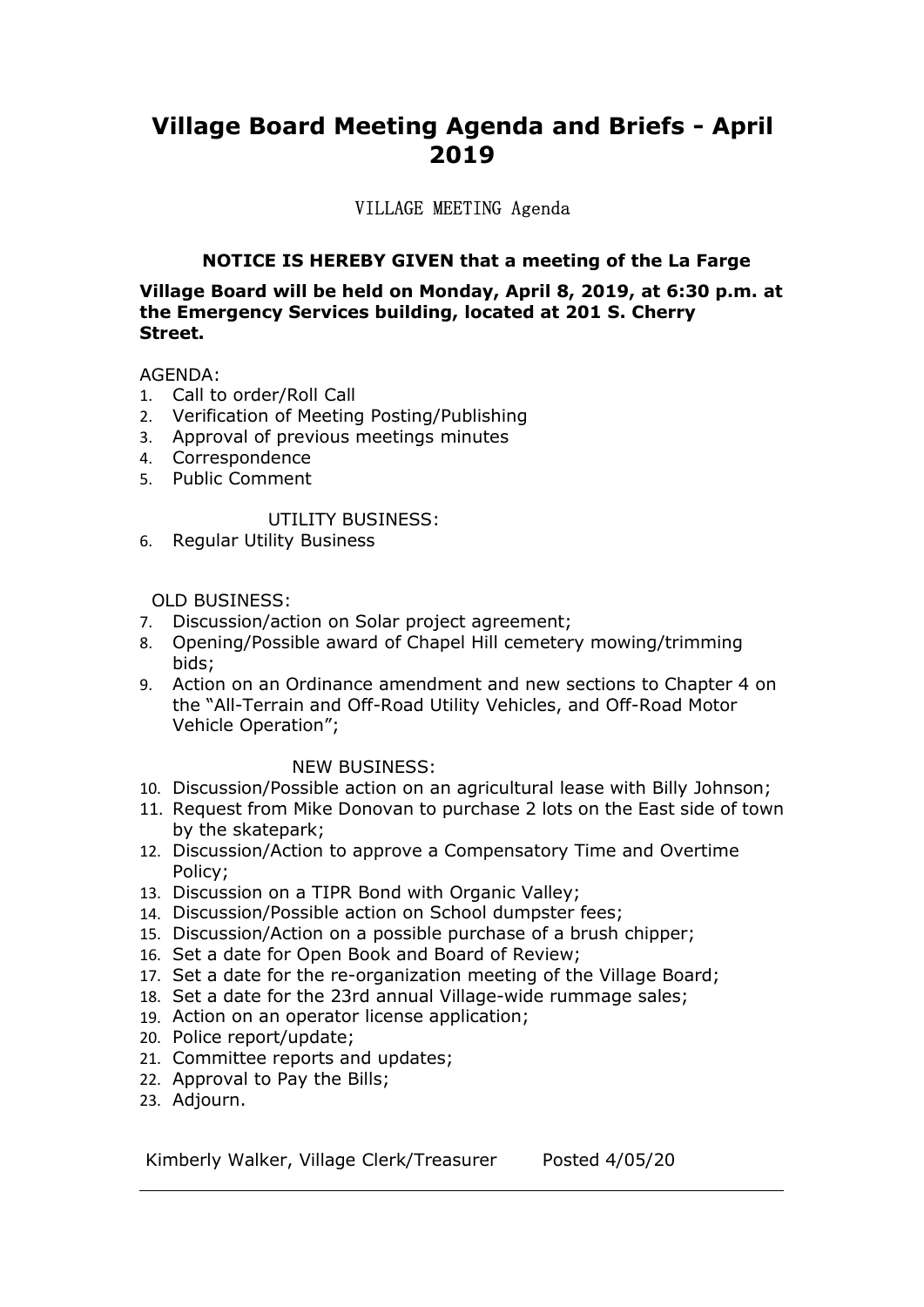Village of La Farge Board Meeting Briefs<br>esident Greg Lawton called the meeting of the Village<br>6:30 p.m. Roll call was taken with board members Lawton,<br>prry Jensen, Cheryl Purvis, Aaron Appleman, and Frank<br>psent was Delore Village of La Farge Board Meeting Briefs<br>\*April 8, 2019, President Greg Lawton called the meeting of the Village<br>Board to order at 6:30 p.m. Roll call was taken with board members Lawton,<br>Reggie Nelson, Terry Jensen, Chery Village of La Farge Board Meeting Briefs<br>\*April 8, 2019, President Greg Lawton called the meeting of the Village<br>Board to order at 6:30 p.m. Roll call was taken with board members Lawton,<br>Reggie Nelson, Terry Jensen, Chery Village of La Farge Board Meeting Briefs<br>\*April 8, 2019, President Greg Lawton called the meeting of the Village<br>Board to order at 6:30 p.m. Roll call was taken with board members Lawton,<br>Reggie Nelson, Terry Jensen, Chery Village of La Farge Board Meeting Briefs<br>
\*April 8, 2019, President Greg Lawton called the meeting of the Village<br>
Board to order at 6:30 p.m. Roll call was taken with board members Lawton,<br>
Reggie Nelson, Terry Jensen, Ch Village of La Farge Board Meeting Briefs<br>
\*April 8, 2019, President Greg Lawton called the meeting of the Village<br>
Board to order at 6:30 p.m. Roll call was taken with board members Lawton,<br>
Reggie Nelson, Terry Jensen, Ch Village of La Farge Board Meeting Briefs<br>
\*April 8, 2019, President Greg Lawton called the meeting of the Village<br>
Board to order at 6:30 p.m. Roll call was taken with board members Lawton,<br>
Reggie Nelson, Terry Jensen, Ch

(Carried).

\*April 8, 2019, Willage of La Farge Board Meeting Briefs<br>\*April 8, 2019, President Greg Lawton called the meeting of the Village<br>Board to order at 6:30 p.m. Roll call was taken with board members Lawton,<br>Reggie Nelson, Te Village of La Farge Board Meeting Briefs<br>\*April 8, 2019, President Greg Lawton called the meeting of the Village<br>Board to order at 6:30 p.m. Roll call was taken with board members Lawton,<br>Reggie Nelson, Terry Jensen, Chery <sup>\*</sup>April 8, 2019, <sup>Yilla</sup>ge of La Farge Board Meeting Briefs<br><sup>\*</sup>April 8, 2019, President Greg Lawton called the meeting of the Village<br>Board to order at 6:30 p.m. Roll call was taken with board members Lawton,<br>Reggie Nelso Xillage of La Farge Board Meeting Briefs<br>
\*April 8, 2019, President Greg Lawton called the meeting of the Village<br>
Board to order at 6:30 p.m. Roll call was taken with board members Lawton,<br>
Reggie Nelson, Terry Jensen, Ch President. Xapril 8, 2019, President Greg Lawton called the meeting of the Village  $*$ April 8, 2019, President Greg Lawton called the meeting of the Village Board to order at 6:30 p.m. Roll call was taken with board members Lawton, R <sup>\*</sup>April 8, 2019, President Greg Lawton called the meeting of the Village<br><sup>\*A</sup>pril 8, 2019, President Greg Lawton called the meeting of the Village<br>Roard to order at 6:30 p.m. Roll call was taken with board members Lawton, <sup>\*</sup>April 8, 2019, President Greg Lawton called the meeting of the Village<br>
\*April 8, 2019, President Greg Lawton called the meeting of the Village<br>
Board to order at 6:30 p.m. Roll call was taken with board members Lawton, \*April 8, 2019, President Green Lemance Metating Briefs<br>\*April 8, 2019, President Greg Lawton called the meeting of the Village<br>Board to order at 6:30 p.m. Roll call was taken with board members Lawton,<br>Reggie Nelson, Terr Xillage of La Farge Board Meeting Briefs<br>
Board to order at 6:30 p.m. Roll call was taken with board members Lawton,<br>
Reggie Nelson, Terry Jensen, Cheryl Purvis, Aaron Appleman, and Frank<br>
Reggie Nelson, Terry Jensen, Cher \*April 8, 2019, President Greg Law Farge Board Meeting Briefs<br>Board to order at 6:30 p.m. Roll call was taken with board members Lawton,<br>Reggie Nelson, Terry Jensen, Cheryl Purvis, Aaron Appleman, and Frank<br>Quinn present. \*April 8, 2019, <sup>Villa</sup>ge of La Farge Board Meeting Briefs<br>\*April 8, 2019, President Greg Lawton called the meeting of the Village<br>Board to order at 6:30 p.m. Roll call was taken with board members Lawton,<br>Reggie Nelson, T \*April 8, 2019, <sup>9</sup> meay the reave board viewthing ones and the Willage<br>Board to order at 6:30 p.m. Roll call was taken with board members Lawton,<br>Beggie Nelson, Terry Jensen, Cheryl Purvis, Aaron Appleman, and Frank<br>Quinn "Puru o, 2013, Pressiucin Gieg Lawion Canel une intereming of the vine preferency and Board to order at 6:30 p.m. Roll call was taken with board members Lawton, Regigle Nelson, Terry Jensen, Cheryl Purvis, Aaron Appleman, beaut worder at ...30 p.m... Now can was taken with observe the most seven in the section of meeting publishing and posting Pleman, and Frank Quinn present. Absent was Delores Sandmire.<br>
\*Purvis moved, Jensen seconded to a Neylie resolution of meeting publishing and positing. And the experiment, and the experiment of meeting publishing and posting was given.<br>
\*Purvis moved, Jensen seconded to approve the previous meetings minutes.<br>
\*Purvis m Will miresein. Abselt was between seconded to approve the Reneiting Contribution of meeting publishing and posting was given.<br>\*Correspondence: The board had a plaque to present to Trustee Sandmire, \*Correspondence: The boa " vernication of meeting punisming and possing and possing and possing and possing and possing and possing the provision method of the state of Carried Surface Carried but due to a hospital stay, she was unable to attend h Forwish moved, between the board had a plaque to present to Trustee Sandmire, <sup>\*</sup>Correspondence : The board had a plaque to present to Trustee Sandmire, but due to a hospital stay, she was unable to attend her last meeting Carriespondence: The board had a plaque to present to Trustee Sandmire,<br>
Yeorrespondence: The board also, she was unable to attend her last meeting. This is bot her als opsited stay, she was unable to attend her last methi

Conteption the boat is and plaque to present to fustee shamline, the boat to the to a hospital stay, she was unable to attend her last meeting. This is for her 18 years of service to the village. Trustee Purvis then presen but we to a nospiran say, se was uniter to actern in it as intecting. This is a proper of the 18 years of service to the village. Trustee Purvis then presented Greg with a plaque for his 11 years of serving the Village as (Carried). With a player on its 11 years of serving the vinage as fitsice and<br>
\*President.<br>
\*Poblic Comment: Brad Steinmetz was present to mention The Driftless<br>
\*Utility business: Tomorow, the power will be out to the whole village rissionia.<br>
Figure Comment: Brad Steinmetz was present to mention The Driftless<br>
Writing Center is doing a project on people's stories from the flood, on their<br>
experiences on what they went through.<br>
\*Utility business: To Prount Comment. Data Seimietz, was pessent to mention in Pointess<br>Writing Center is doing a project on people's stories from the flood, on their<br>experiences on what they went through.<br>
\*Utility business: Tomorrow, the powe withilty business: Tomorow, the power will be out to the whole village to<br>\*Utility business: Tomorow, the power will be out to the whole village to<br>\*Utility business: Tomorow, the power will be out to the whole village to<br> experiences on wind uery went univary.<br>
"Willity business: Tomorrow, the power will be out to the whole village to<br>
work on getting the generator back on to pre-flood status.<br>
\*\*Norking with FEMA on a grant for possible re Comty oussines. I cominowy, the power win be out to the winder when the electrical.<br>
\*\*Vorking with FEMA on a grant for possible relocation of the electrical.<br>
\*\*Vor 3/31/2019, MSA submitted our phosphorus report to the DN Work of geturuly the generator back of to pre-inous satus.<br>
\*\*Working with FEMA on a grant for possible relocation of the elect<br>
\*\*Working with FEMA on a grant for possible relocation of the elect<br>
\*\*On 3/31/2019, MSA subm \*\*\*Om 3/31/2019, MSA submitted our phosphorus report to the ecurve.<br>\*\*On 3/31/2019, MSA submitted our phosphorus report to the DNR.<br>\*\*On 3/31/2019, MSA submitted our phosphorus report to the RNR.<br>Energy Services Agency Agr \* Our sy are sominated our pinapprovals report to the Diwith Theory and the Village of La Farge Community Solar and the Village of La Farge. (Carried).<br>
\*Ole Bulage of La Farge. (Carried).<br>
\*Opened 2 bids for mowing/trimmi "Ou ausiness. Jensein inveuel, Quinn seconded to approve the Neirapy Services Agency Agreement between La Farge Community Steel Rengy Services Agency Agreement between La Farge Community Steel Rengy Services Agency Agreeme Lierly services Agenty Agreenian Derich Chapel Hill Cernetery. Jensen in the Village of La Farge. (Carried).<br>
\*Opened 2 bids for moving/trimining of Chapel Hill Cernetery. Jensen<br>
moved, Appleman seconded to accept Justin' the vinage of Laringe. (Carried).<br>
The vinage of Laringe is contently in the decept Justin's Lawn Care bid for \$1,125.<br>
moved, Appleman seconded to accept Justin's Lawn Care bid for \$1,125.<br>
(Carried 5-1, with Purvis abst "Operate 2 onis for informating of Crigater fill the chienety Jenseir (Carried 5-1, with hPuris abstabining-relation).<br>
(Carried 5-1, with hPuris abstabining-relation).<br>
"Bicscussed ordinance amendments to Chapter 4, secti moved, replead on the standed to come when the and the standed would give the standed of things stand off-Road near emerged and the 10-4-2, and new sections 10-4-3 through 10-4-10 dealing with All-Terrain and Off-Road Util

Cannet and the school contact and the school contact and the school contact and now sections 10-4-1 through the A-3 through to 10-4-10 dealing with All-Terrain and Off-Road Oltlity Vehicles, and Off-Road Motor Vehicle Oper of each dump by \$5 (to \$30). Southwest gave them a good price, but they're 10–<sup>4</sup>-2 and new secuons 10–4<sup>3</sup>-3 univer-10 usemly wour-10 the and Off-Road Motor Vehicle Operations Quinn moved, Jensen seconded to approve the amendments and new sections.<br>
\*Discussed an ag lease for land on the South s and on-"Noal outling y ventuce, and on the Sourthout of ventuce operations. (Carried), altansen moved, bapprove the amendments and new sections. (Carried),  $^{4}$ Discussed an ag lease for land on the South side of the EMS b moved, Jensen seconded to applove the annehalites and new sectoms.<br>
"Clarried).<br>
\*Discussed an ag lease for land on the South side of the EMS building.<br>
\*Discussed an age as payment, same as Organic Valley. (Carried).<br>
\*Mi Carried).<br>
Carried, and a lease for land on the South side of the EMS building.<br>
Yellocused an ag lease for land on approve a 3-year lease with Billy Johnson,<br>
Jennes moved, Quinn seconded to approve a 3-year lease with Bi